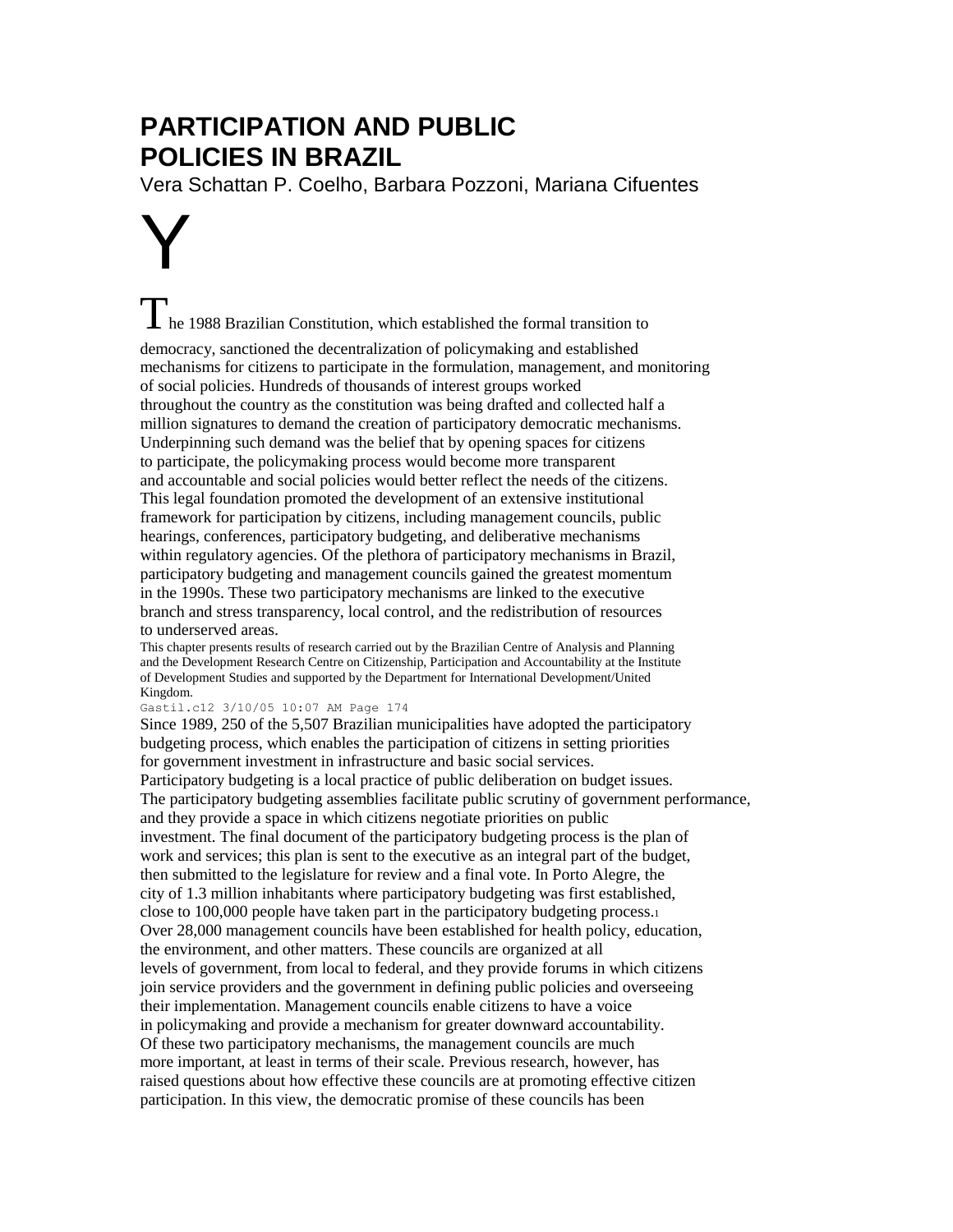compromised by the authoritarian tradition within the Brazilian state and, more generally, a lingering authoritarian political culture, fragile associational life, and resistance from both society and state actors.2 Even when councils are implemented, the poorest remain excluded and continue to lack sufficient resources to articulate their demands, while the costs of participation continue to be lower for those with more resources.

In this chapter, we take a different perspective. We acknowledge that a management council's organizational structure can reinforce existing inequalities among the actors involved, but they can be addressed, at least partially, through improving the deliberation that is part of the council process. Thus, it is necessary to review the process through which councillors are chosen and devise appropriate rules and procedures to ensure that those citizens with relatively little technical expertise and communicative resources are included as effective participants in the deliberative decision-making process.

In making our case, we focus on the Municipal Health Council of São Paulo, a council that works in a favorable environment with a strongly committed government and citizenry.3 Health councils such as this one make for a good case study because they have been established for a longer period than most councils and are perceived as more consolidated. Before discussing the particulars of the São Paulo case, we review the legal context of health councils.

Participation and Public Policies in Brazil **175** Gastil.c12 3/10/05 10:07 AM Page 175

## **The Legal Context of Health Councils**

The 1988 constitution defined health as a right of all citizens and the responsibility of the state and established the Unified Health System (SUS)—the Brazilian public health system—based on the principles of universality and equity of health care provision. The SUS introduced the notion of accountability (*controle social*) and popular participation; it stated that the health system had to be democratically governed and that the participation of civil society in policymaking was fundamental for attaining its democratization.4 Health councils emerged within the legal framework as the institutions responsible for enabling citizen participation in health governance. Health councils have been established at federal, state, and municipal levels of the government.

The health council is a permanent collective body that consists of citizens, health professionals, governmental institutions, and providers and producers of health services (Federal Law 8,142). There are currently more than 5,500 health councils involving almost 100,000 citizens and a vast number of associations. Health councils are political forums in which participants discuss issues and may make alliances to help the health secretariat plan and define priorities and policies. The strength of these councils largely lies in the law that grants them veto power over the plans and accounts of the health secretariat. If the council rejects the plan and budget that the health secretariat is required to present annually, the Health Ministry does not transfer funds.

Municipal health councils, such as the one in São Paulo, are of particular importance in health governance because one of the principles of the SUS was decentralization of the health system. Through the process of decentralization, both health planning and the provision of health services became the responsibility of municipal governments.5 This process turned the municipality into a key political space for the definition of health policies and municipal health councils into an important arena for participation in policymaking. In order to implement this constitutional provision, enabling legislation was enacted to change the distribution of resources between federal, state, and municipal governments, greatly strengthening the municipal governments. The Basic Operational Norms, which regulate the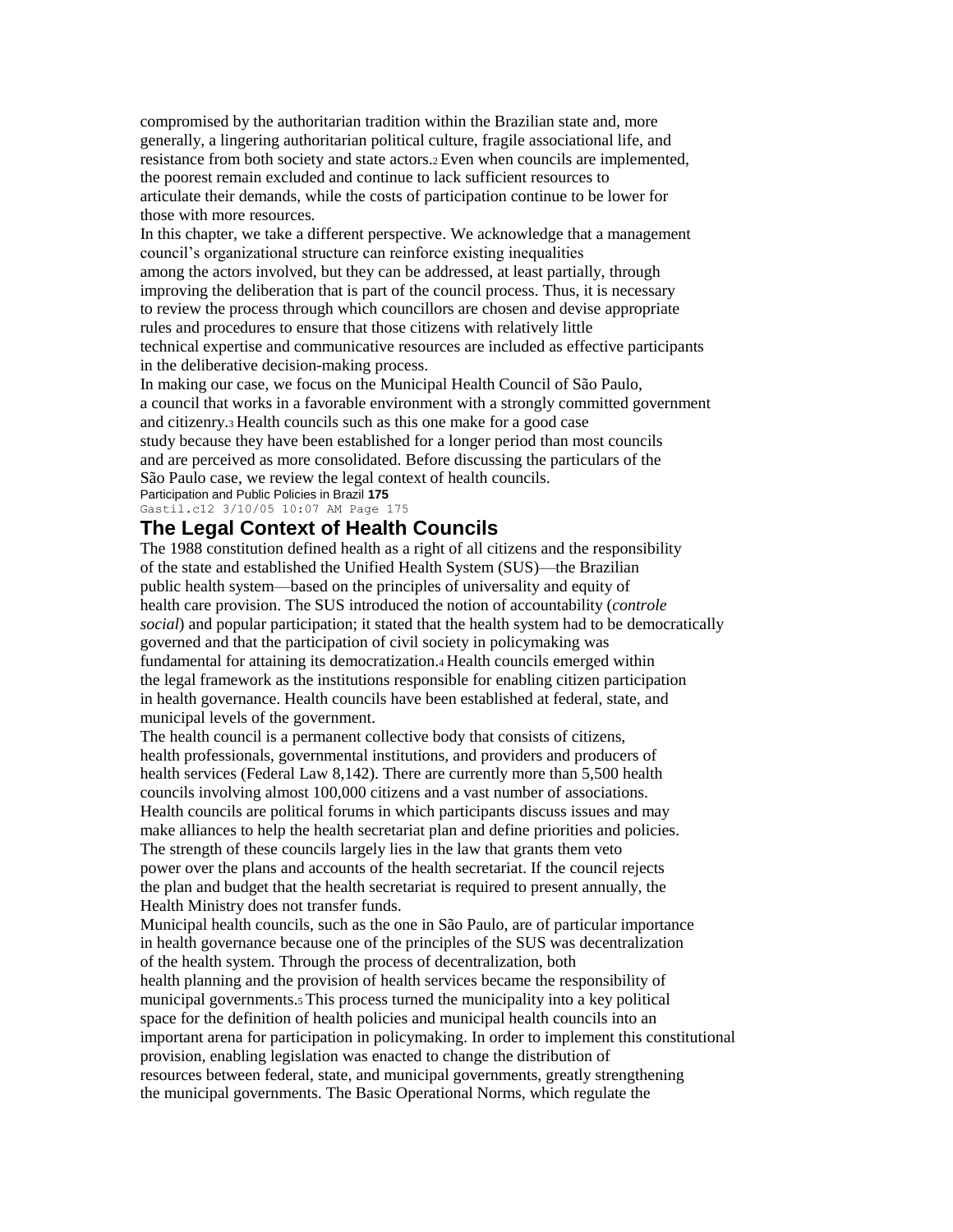SUS, make the transfers of resources within the health sector from the federal government which manages 60 percent of the public health budget—to the municipalities, conditioned on the existence of the municipal health councils. The enforcement of this legal framework has led to the rapid institution of municipal health councils throughout Brazil. The Basic Operational Norms also stipulate that representation in these councils be based on a parity principle that states that the number of representatives of civil society (citizens) must be equal to that of service providers, health professionals, and government institutions added together. **176** The Deliberative Democracy Handbook

Gastil.c12 3/10/05 10:07 AM Page 176

## **How the São Paulo Council Works**

The Municipal Health Council of São Paulo is located at the headquarters of the municipal health secretariat in downtown São Paulo, a city of ten million inhabitants. The council is made up of three bodies: the Deliberative Assembly, the Executive Commission and the General Secretariat (Municipal Decree 38,576/99). Deliberative Assemblies, or plenary meetings, are held monthly (ordinary meetings) and every time the president or the majority of its members deem it necessary (extraordinary meetings) at the headquarters of the municipal health secretariat. Deliberative Assemblies are open to the public and make final decisions on council matters. The quorum required for the meetings of the Deliberative Assembly is half of its members plus one. The council has sixty-four members—thirty-two titular members and thirty-two substitutes. Councillors are elected for a two-year term and may be reelected for another term. The law establishes that they cannot be paid, because their participation constitutes a public service. The municipal health secretary is by law a member of the council and its president; he or she has the right to voice opinions but not vote in the Deliberative Assembly, except in cases where his or her vote is needed to break a tie. The municipal decree that formally constitutes the council establishes the general profile of the associations and organizations within each of the four membership groups that have the right to be represented in the council and the number of seats they hold (see Table 12.1).6 The responsibility of electing or otherwise choosing their representatives to the council lies with these four sectors.7 The parity principle guarantees organizations from civil society half of the seats on the council. Health professionals make up one quarter of the seats, while representatives of governmental institutions, together with representatives of public and private providers of health services, account for the remaining quarter. Previous research points out that in São Paulo, the majority of organizations from civil society that are represented on the council work closely with citizens who have historically been marginalized or excluded from the policymaking process and suffered discrimination from mainstream society. These marginalized groups include poor dwellers on the depressed peripheries of the city, the black population, disabled people, and the elderly.8 Most of the seats reserved for citizen organizations (eleven out of sixteen) have been assigned to popular health movements and social movements, and an additional three are occupied by associations that represent disabled citizens (one seat) and people affected by diseases such as AIDS (two seats). The remaining two seats are reserved for representatives of trade unions. The role played by social movements in the transition to democracy and in the institutionalization of health councils explains the large number of seats they occupy on the council. In São Paulo in particular, popular health Participation and Public Policies in Brazil **177** Gastil.c12 3/10/05 10:07 AM Page 177

movements played an important role in the struggle for the improvement of the health and living conditions of poor and marginalized people.

Little is known about the process through which the council's member organizations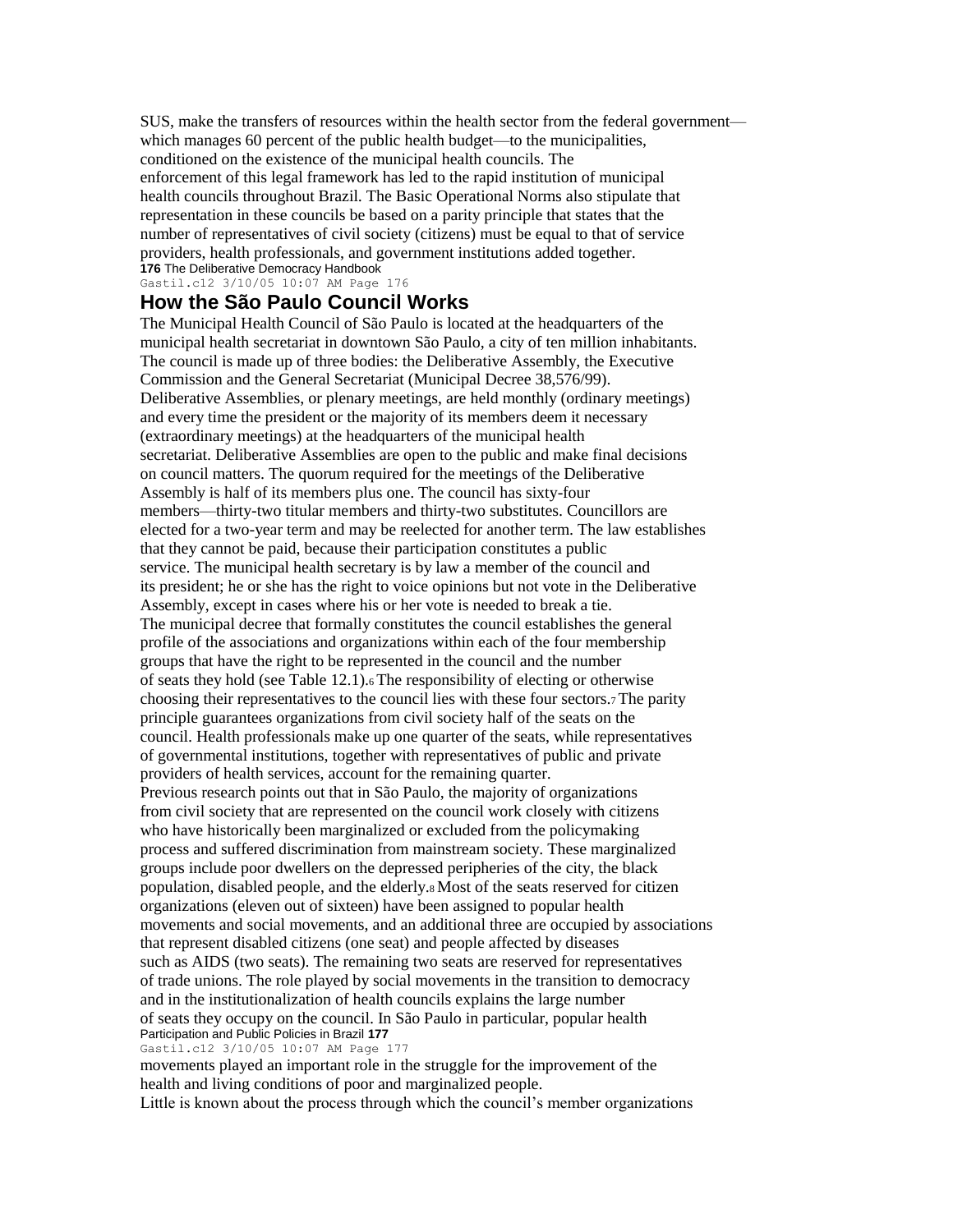choose their representatives. On March 2002, a councillor summoned an extraordinary meeting of the council, denouncing the "partisan appropriation" of the council on the part of the Workers' Party. The councillor alleged that the Workers' Party controls the process through which some of the councillors are **178** The Deliberative Democracy Handbook **TABLE 12.1. COMPOSITION OF THE MUNICIPAL HEALTH COUNCIL OF SÃO PAULO Number Institutions Represented in the Municipal Health Council of Seats Civil society (16 total seats)** Popular health movements 6 Social movements 5 Associations of people with pathologies 2 Associations of disabled people 1 General workers' unions 1 General corporate unions 1 **Health professionals (8 total seats)** Health professionals' unions 2 General unions 2 Supervisory councils of professionals involved in direct service to 2 patients Supervisory councils of professionals involved in the supervision 1 and production inputs (such as blood banks or pharmaceuticals) Associations for professionals such as physicians and engineers 1 **Governmental institutions (6 total seats)** Municipal health secretariat 4 Public universities and research institutes 1 Private universities and research institutes 1 **Suppliers and producers of health products (2 total seats)** Corporate entities supplying or producing health services or products 1 Nonprofit entities supplying health services 1 *Source:* Municipal Decree 38,576/99. Gastil.c12 3/10/05 10:07 AM Page 178 chosen, especially those connected with social movements and unions. This issue generated a heated discussion within the council, but it did not result in any change.

To exemplify the process through which some of the councillors are chosen, we recount briefly the election of the representative of the Popular Health Movement of the Eastern Zone, which took place in July 2001.9 The meeting was held on a weekday, in the afternoon, and was attended by sixty-four people from the thirteen health districts comprised in the Eastern Zone of the city, as well as a public official nominated by the municipal council.10 There were three candidates for the post of councillor, and no explanation was given as to how these names had been chosen. After the candidates had presented and discussed their proposals, participants were asked to vote by raising their hands. The winner got thirtynine votes. We were unable to obtain information on the identity of the participants and the organizations they represented; these details had not been documented. This description should not be taken as paradigmatic; it is likely that other organizations on the council (and other health councils in the country) adopt different methods for choosing their representatives. Nevertheless, it illustrates the dearth of information on the processes through which such choices are made, as well as the difficulties in shedding light on such processes.

Research on the socioeconomic and political profile of the council has found that 45 percent of citizen representatives began participating in social movements during the 1970s and 1980s, and the rest were connected to left-wing parties. Seventyfive percent of civil society representatives in the 2000–2001 term were women; 78 percent were over fifty years old; and many of the elderly councillors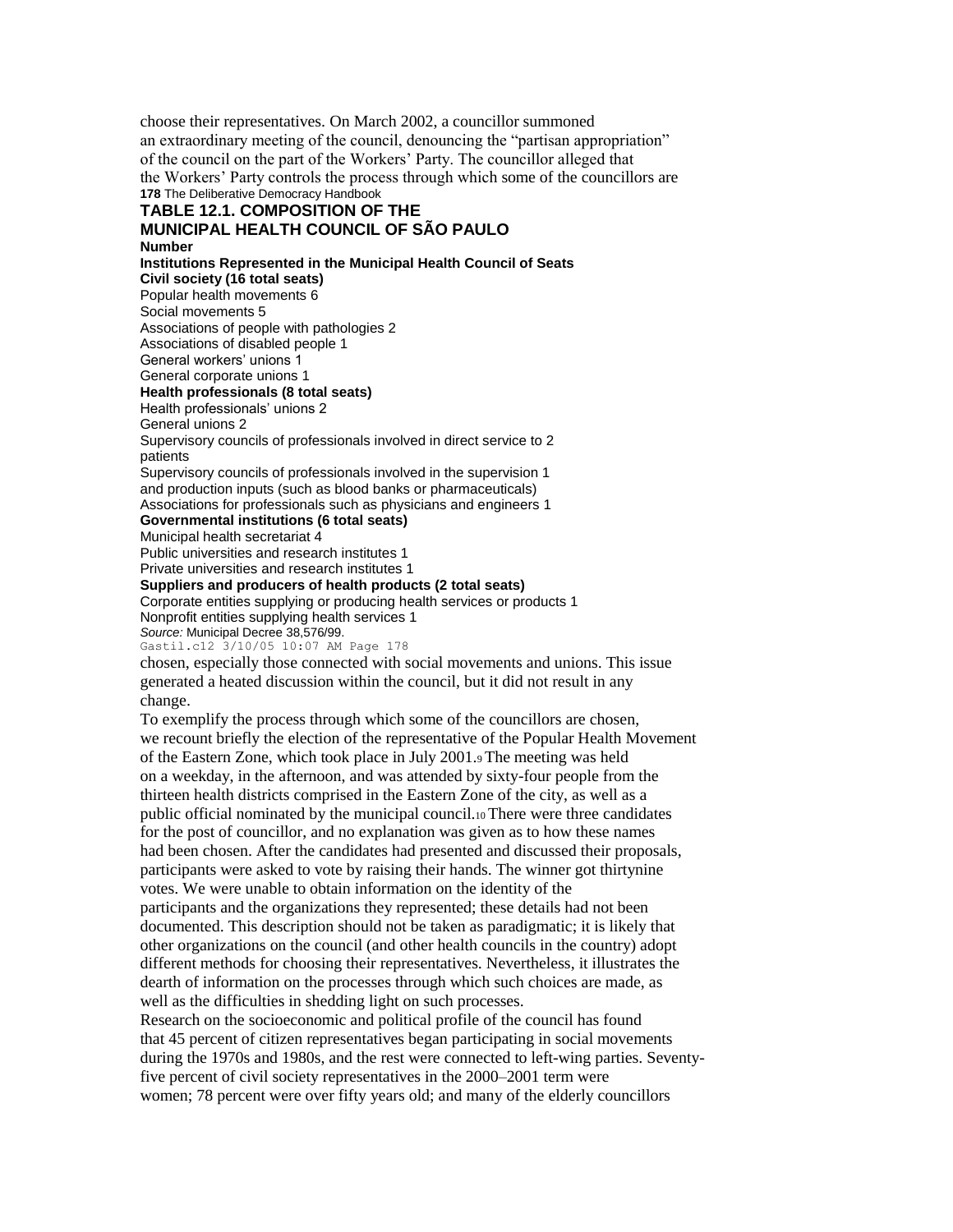were retired. Citizen representatives have lower levels of education and are less well-off compared with the other groups represented on the council. Forty-three percent of citizen representatives declared that they earned an income equivalent to four or less minimum wages, which is much lower of that earned by representatives of the other groups.

Although being granted the right of membership on the council by decree is a prerequisite for the inclusion of citizens in policymaking, this in itself is not sufficient. Inclusion can only be secured to the extent that citizen representatives are able and willing to attend the meetings of the council. The meetings are scheduled on weekdays at two o'clock in the afternoon, which means that employed councillors need to take time off from work to attend. For the representatives of governmental institutions and most health professionals, this does not present a difficulty, for the nature of their employment facilitates their participation. In contrast, citizen representatives have to request permission from their employers and negotiate with them in order to obtain time off from work, and some of them do not get paid for the hours of work forgone. For them, therefore, attendance at council meetings entails a considerable opportunity cost.11 In view of these considerations, it would Participation and Public Policies in Brazil **179**

#### Gastil.c12 3/10/05 10:07 AM Page 179

not be surprising if only a few representatives of civil society were able or willing to attend the council meetings. However, a review of the lists of attendance at the Municipal Health Council plenary meetings during the 2001–2002 term reveals that the majority of citizen representatives *do* attend the council meetings. Moreover, because their level of attendance tends to be slightly higher than that of the other groups on the council, they always constituted at least half of the participants, and they often outnumbered the other groups.<sup>12</sup>

The data on the socioeconomic profile of the councillors and their level of attendance suggest that the Municipal Health Council has succeeded in opening a space for dialogue between social groups that do not usually meet in other forums and that have historically lacked the opportunity to debate and define health policies collectively. In spite of this achievement, it is important to not to lose sight of the fact that the poorest sectors of society are still not participating and that a significant number of citizen organizations represented on the council have historically been linked to the Workers' Party, while numerous other organizations that are working to improve provision of health services to the poor have been excluded from the formal composition of the council.<sup>13</sup>

This situation can be largely attributed to the council's internal regulations, which reserve seats for specific associations and organizations. The rules regulating citizens' access to the council mean that only some groups have access to it (that is, those that were mobilized when the rules were created), thus reinforcing the exclusion of social groups that lack representation. To counter this trend, it would be necessary to devise more appropriate ways to organize representation in participatory institutions so as to ensure the inclusion of less mobilized and more vulnerable groups. Several authors have proposed ways of doing so, and we expect that some of these alternatives will be tested in participatory forums in the coming years .<sup>14</sup>

### **Assessing the Impact of the São Paulo Council**

The council's formal structure is horizontal, assuring the full freedom of its members to participate in face-to-face discussions and bring their own views and preferences into the debates. The council plenary meetings are chaired by an elected councillor, who plays the role of facilitator. It is expected that this horizontal structure will bring the voices of different social actors into health governance. Our review of the minutes of the council plenary meetings shows, however,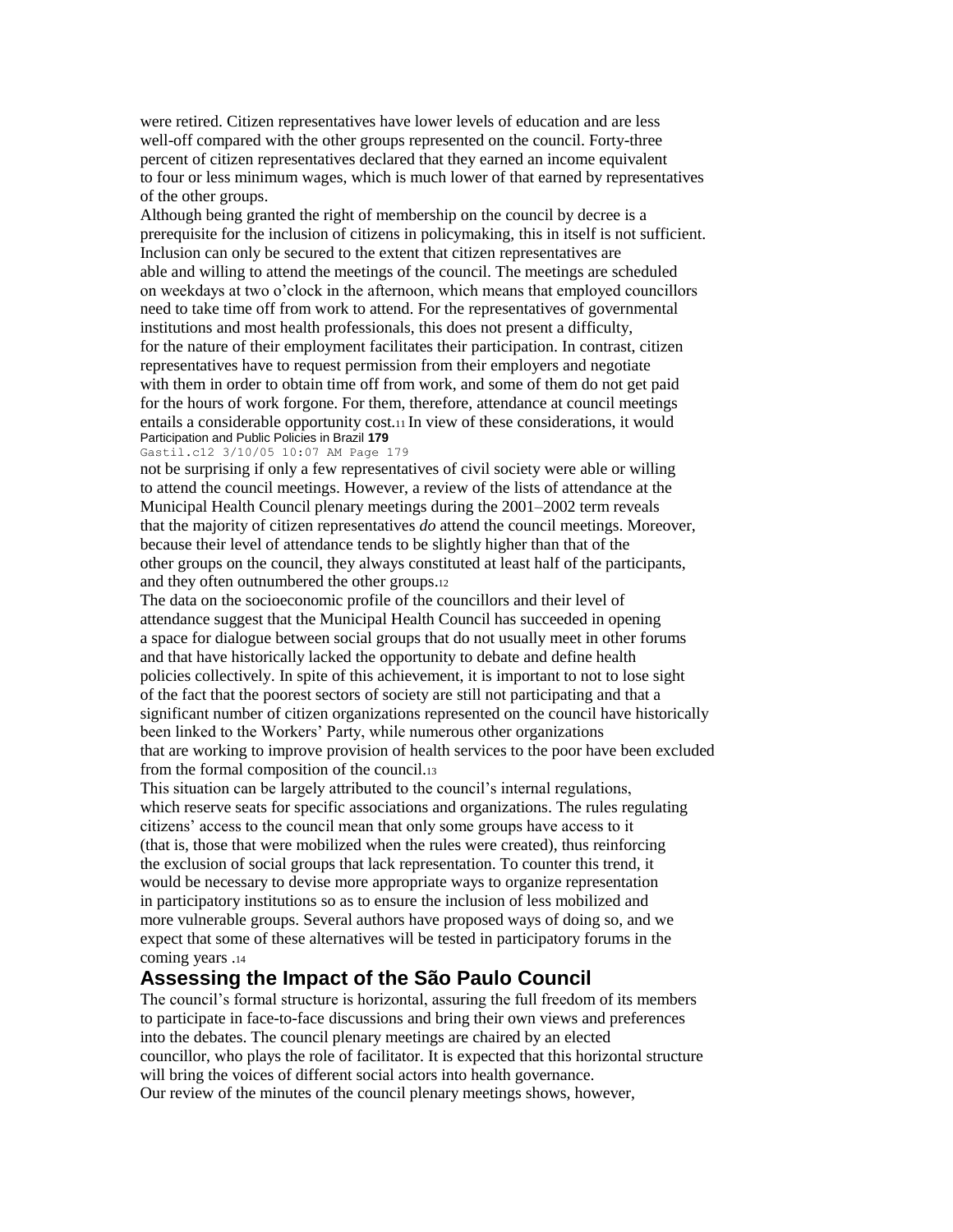that fostering an exchange of information among participants can be difficult. Only some interventions succeed in provoking a response from other participants, thereby generating a debate, whereas other interventions are silently ignored. When interviewed, most of the councillors agreed that an argument that goes **180** The Deliberative Democracy Handbook

#### Gastil.c12 3/10/05 10:07 AM Page 180

straight to the point and keeps to the issue under discussion, avoiding digressions, is an effective way to advance one's position within the council. Mastering the technical language of the health sector enables councillors to convey their views in a way that resonates with current policy discourses, thereby conferring greater weight and legitimacy to the positions they advance. The tendency of citizen representatives to construct their arguments in a way that is regarded as unstructured, combined with their focus on highly localized issues, makes their speeches appear unclear, emotional, disruptive, or irrelevant to most representatives of the other sectors. Moreover, this style of speech tends to be associated with poorer and less educated people, and it is regarded as not only ineffective but also virtually unintelligible. When debates were about important political issues, such as changes in administrative rules or health programs, numerous councillors found that the arguments they advanced failed to modify in any meaningful way the proposals advanced by the government. Even when the majority of the councillors held views that were opposed to that of the government, the council proved unable to develop and put forward coherent alternative policy proposals. Interviews with the councillors reveal that they are aware of the limited influence that the council exerts within the health system. They say that they are always denouncing problems of the everyday functioning of the system but rarely find ways to organize themselves to solve them. This implies that although it is meant to be a mechanism for citizen participation, the council has failed to legitimize new concerns and practices, which puts it in a weak negotiating position vis-à-vis the government. In spite of these limitations, many councillors describe their experience as a member of the Municipal Health Council as rewarding. This is so for at least two reasons. First, being a councillor grants them access to new information that they previously did not have access to. Second, they find the council a friendly space where they meet other people who are committed to improving the health system.<sup>15</sup>

Our analysis of the dynamics of participation in the Municipal Health Council of São Paulo suggests that significant advances have been made in terms of institutionalizing a political space in which the views of hitherto excluded groups can be expressed. Nevertheless, much remains to be done if the voices of these groups are to be heard. One of the main challenges is fostering an inclusive dialogue between different socioeconomic groups. Relying on a councillor to facilitate the discussion during plenary meetings and to foster the participation of all participants has not proved to be an efficacious strategy because the councillors don't have the necessary skills to perform these tasks. Several authors argue that to enable underprivileged groups to express themselves effectively in participatory forums, specific methodologies aimed at fostering the abilities of participants with less technical expertise and communicative resources need to be devised and adopted.<sup>16</sup>

#### Participation and Public Policies in Brazil **181**

#### Gastil.c12 3/10/05 10:07 AM Page 181 On the other hand, the council's inability to exert influence over the policies

and programs defined by the health secretariat calls for a more careful selection of the issues discussed in the council. Some areas are likely to benefit little from citizen participation because they require highly specialized knowledge or because citizens lack expertise and information.17 On the other hand, significant benefits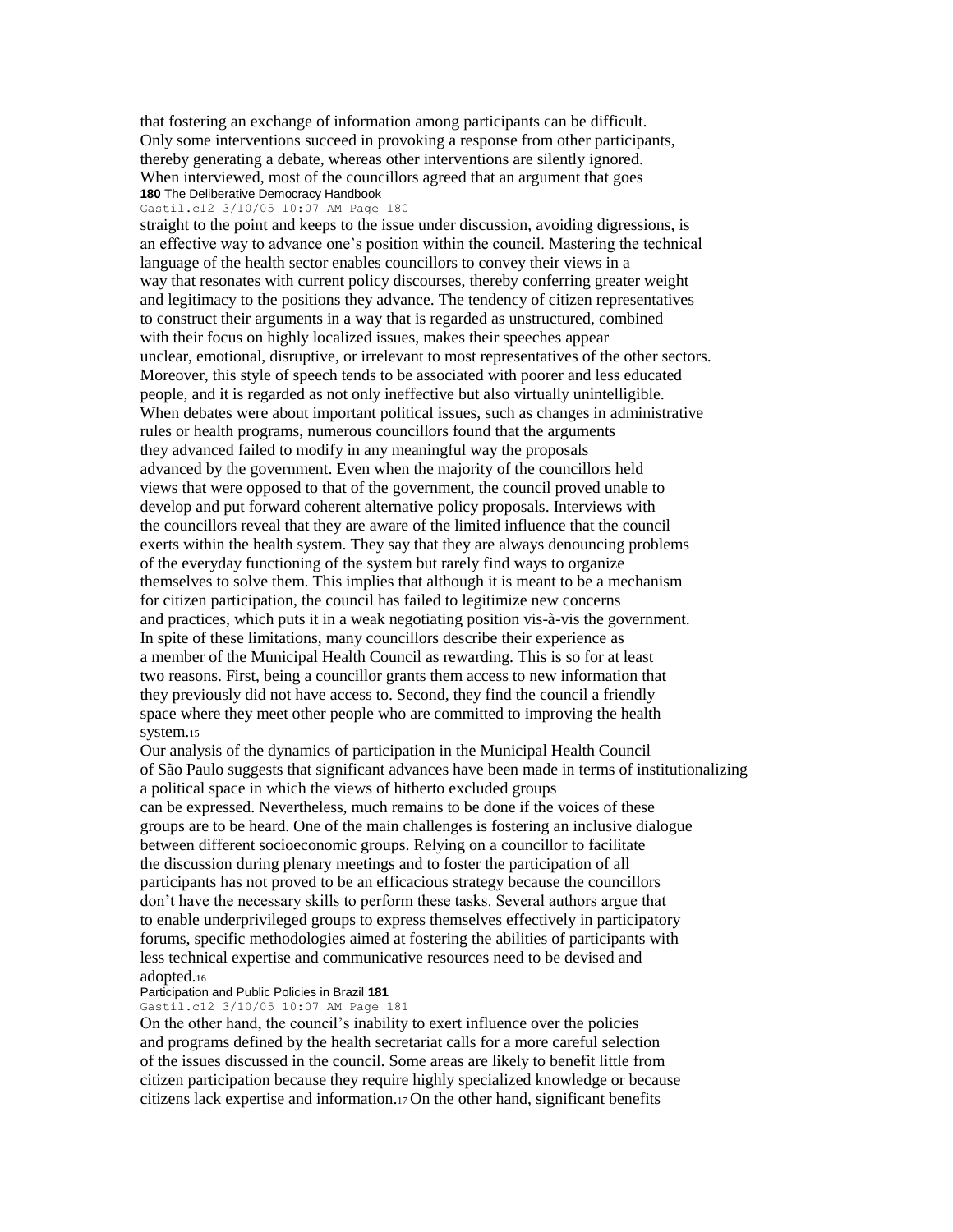can be expected in those areas in which citizens have an advantage over politicians and administrators—that is, when local knowledge and citizens' preferences play an important role.

## **Reflections**

The experience of municipal health councils is part of a movement that should be carefully examined—a movement in which civil society and political actors have joined forces to institutionalize political spaces for citizen participation in policymaking. As the experience of the Municipal Health Council of São Paulo shows, the challenges for attaining effective citizen inclusion in health governance are many, even in a favorable context. As we saw, these challenges arise from inequalities in the distribution of political and communicative resources between the actors involved, as well as from the rules that define how citizen representatives are chosen, how issues for discussion are selected, and how the process of deliberation is organized. Unless these challenges are addressed, they will reproduce and reinforce the exclusion of groups that lack political ties as well as communicative and technical resources.

A participatory institution such as a municipal health council is expected to provide resources to at least partially mitigate these inequalities. Our recommendation is that these resources be invested to make the selection of citizen representatives more transparent and democratic and to strengthen the council's organizational capacity so as to render the deliberation process more inclusive. It remains to be seen whether the actors involved will feel sufficiently capable and motivated to promote such changes. Whereas the response to these challenges is likely to come from the political sphere, the considerable efforts devoted to the promotion of participatory forums during the last few years suggest that a wide range of social, state, and political actors will contribute to its realization.

#### **Notes**

1. Souza Santos, B. (1998). "Participatory Budgeting in Porto Alegre: Toward a Redistributive Democracy." [http://www.ssc.wisc.edu/~wright/santosweb.html].

2. Brazilian Association of Collective Health.(1993). *Relatório final da oficina: incentivo à participação popular e controle social em saúde* [Final report: Popular participation and social control in health]. Série Saúde e movimento [Health and movement series]. Vol. 1. Brasília: Brazil-**182** The Deliberative Democracy Handbook

Gastil.c12 3/10/05 10:07 AM Page 182

ian Association of Collective Health; Andrade, I. (1998). "Descentralização e poder municipal no nordeste: os dois lados da moeda" [Decentralization and municipal power in the North East: Two sides of the coin]. In J. A. Soares (ed.), *O orçamento dos municípios do Nordeste brasileiro* [The municipal budget in the Brazilian Northeast]. Brasília: Paralelo15; Carneiro, C. (2002, March). ―Conselhos: Uma reflexão sobre os condicionantes de sua atuação e os desafios de sua efetivação‖ [Councils: Challenges for their implementation]. *Informativo CEPAM* [CEPAM Bulletin]*, 1*(3), 62–70. São Paulo: Fundação Prefeito Faria Lima; Carvalho, A. (1995). ―Conselhos de Saúde No Brasil‖ [Health Councils in Brazil ]. *Política, Planejamento e Gestao em Saúde.* Série Estudos [Study series: Politics, planning, and health management], no. 3. Rio de Janeiro: Ibam/Fase, 5–41.

3. The Workers' Party (*Partido dos Trabalhadores*) won the municipal elections for the 2000–2004 term. In the first two years of this term, the health secretary was Eduardo Jorge, an enthusiastic promoter of civil society participation.

4. Lobato, L. (1998, Sept. 24–26). "Stress and Contradictions in the Brazilian Healthcare Reform." Paper presented at the annual meeting of the Latin American Studies Association, Chicago.

5. Lobato, (1998). "Stress and Contradictions in the Brazilian Healthcare Reform." The federal government retained responsibility for developing national policies, controlling national regulation through the SUS, and providing technical and financial support to states and municipalities. The states became responsible for controlling the health network and hierarchy within the state and for supervising and providing technical and financial support to municipalities.

6. To our knowledge, no study has examined how or why these organizations and associations